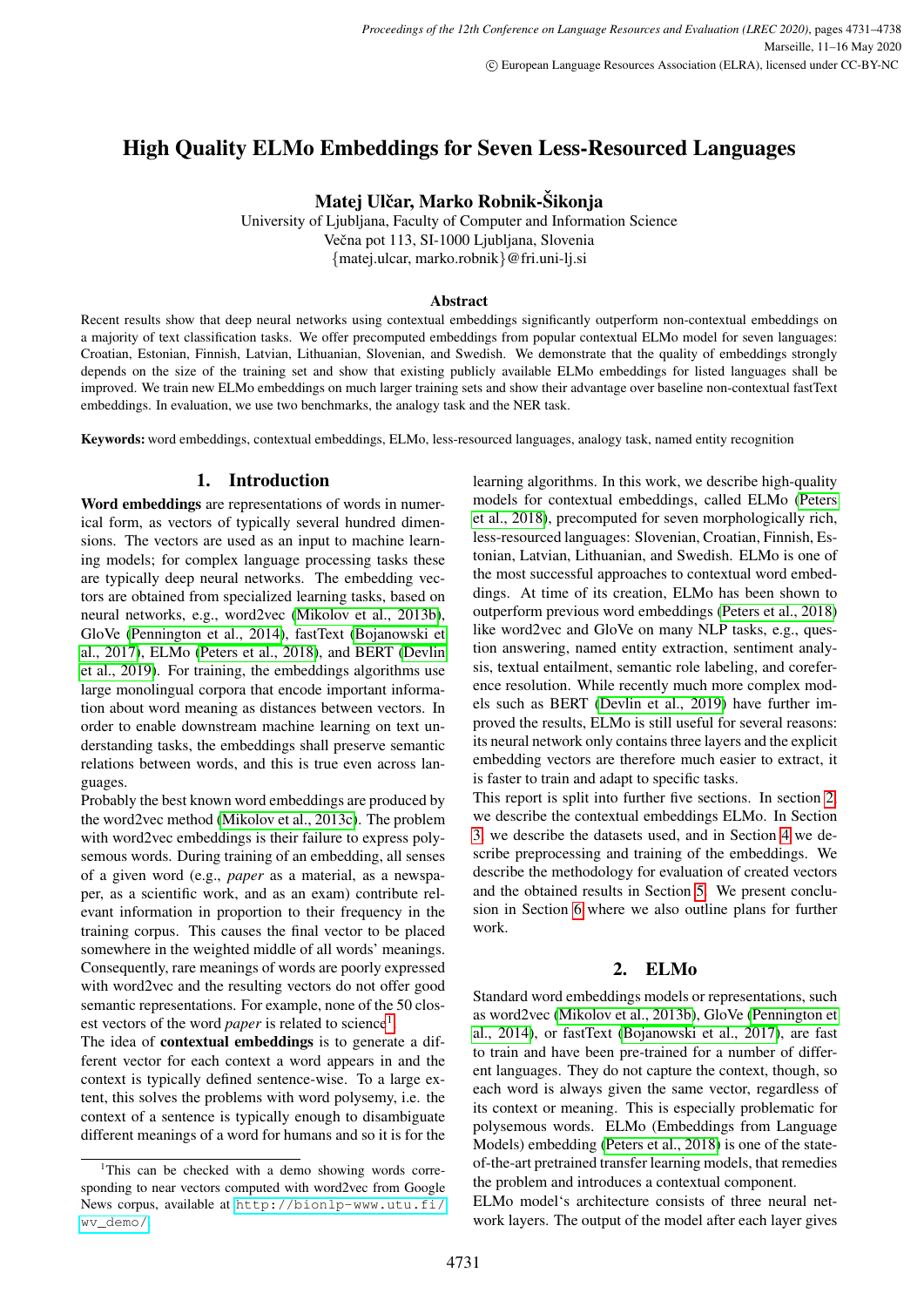one set of embeddings, altogether three sets. The first layer is a CNN layer, which operates on a character level. It is context independent, so each word always gets the same embedding, regardless of its context. It is followed by two biLM layers. A biLM layer consists of two concatenated LSTMs. In the first LSTM, we try to predict the following word, based on the given past words, where each word is represented by the embeddings from the CNN layer. In the second LSTM, we try to predict the preceding word, based on the given following words. The second LSTM is equivalent to the first LSTM, just reading the text in reverse.

In NLP tasks, any set of these embeddings may be used; however, a weighted average is usually employed. The weights of the average are learned during the training of the model for the specific task. Additionally, an entire ELMo model can be fine-tuned on a specific end task.

Although ELMo is trained on character level and is able to handle out-of-vocabulary words, a vocabulary file containing most common tokens is used for efficiency during training and embedding generation. The original ELMo model was trained on a one billion word large English corpus, with a given vocabulary file of about 800,000 words. Later, ELMo models for other languages were trained as well, but limited to larger languages with many resources, like German and Japanese.

# 2.1. ELMoForManyLangs

Recently, ELMoForManyLangs [\(Che et al., 2018\)](#page-6-6) project released pre-trained ELMo models for a number of different languages [\(Fares et al., 2017\)](#page-6-7). These models, however, were trained on significantly smaller datasets. They used 20-million-words data randomly sampled from the raw text released by the CoNLL 2017 Shared Task - Automatically Annotated Raw Texts and Word Embeddings (Ginter et al., 2017), which is a combination of Wikipedia dump and common crawl. The quality of these models is questionable. For example, we compared the Latvian model by EL-MoForManyLangs with a model we trained on a complete Latvian corpus (wikidump + common crawl), which has about 280 million tokens. The difference of each model on the word analogy task is shown in Figure [1](#page-4-0) in Section [5.](#page-2-0) As the results of the ELMoForManyLangs embeddings are significantly worse than using the full corpus, we can conclude that these embeddings are not of sufficient quality. For that reason, we computed ELMo embeddings for seven languages on much larger corpora. As this effort requires access to large amount of textual data and considerable computational resources, we made the precomputed models publicly available by depositing them to Clarin repository<sup>[2](#page-1-2)</sup>.

# 3. Training Data

<span id="page-1-0"></span>We trained ELMo models for seven languages: Slovenian, Croatian, Finnish, Estonian, Latvian, Lithuanian and Swedish. To obtain high-quality embeddings, we used large monolingual corpora from various sources for each language. Some corpora are available online under permissive licences, others are available only for research purposes or have limited availability. The corpora used in training are

a mix of news articles and general web crawl, which we preprocessed and deduplicated. Below we shortly describe the used corpora in alphabetical order of the involved languages. Their names and sizes are summarized in Table [1.](#page-2-1) Croatian dataset includes hrWaC 2.1 corpus<sup>[3](#page-1-3)</sup> (Ljubešić and Klubička, 201[4](#page-1-4)), Riznica<sup>4</sup> (Ćavar and Brozović Rončević, 2012), and articles of Croatian branch of Styria media house, made available to us through partner-ship in a joint project<sup>[5](#page-1-5)</sup>. hrWaC was built by crawling the .hr internet domain in 2011 and 2014. Riznica is composed of Croatian fiction and non-fiction prose, poetry, drama, textbooks, manuals, etc. The Styria dataset consists of 570,219 news articles published on the Croatian 24sata news portal and niche portals related to 24sata.

Estonian dataset contains texts from two sources, CoNLL 2017 Shared Task - Automatically Annotated Raw Texts and Word Embeddings<sup>[6](#page-1-6)</sup> (Ginter et al., 2017), and news articles made available to us by Ekspress Meedia due to partnership in the project. Ekspress Meedia dataset is composed of Estonian news articles between years 2009 and 2019. The CoNLL 2017 corpus is composed of Estonian Wikipedia and webcrawl.

Finnish dataset contains articles by Finnish news agency STT<sup>[7](#page-1-7)</sup>, Finnish part of the CoNLL 2017 dataset, and Ylilauta downloadable version<sup>[8](#page-1-8)</sup> (Ylilauta, 2011). STT news articles were published between years 1992 and 2018. Ylilauta is a Finnish online discussion board; the corpus contains parts of the discussions from 2012 to 2014.

Latvian dataset consists only of the Latvian portion of the ConLL 2017 corpus, which is composed of Latvian Wikipedia and general webcrawl of Latvian webpages.

Lithuanian dataset is composed of Lithuanian Wikipedia articles from 2018, Lithuanian part of the DGT-UD cor-pus<sup>[9](#page-1-9)</sup>, and LtTenTen<sup>[10](#page-1-10)</sup>. DGT-UD is a parallel corpus of 23 official languages of the EU, composed of JRC DGT translation memory of European law, automatically annotated with UD-Pipe 1.2. LtTenTen is Lithuanian web corpus made up of texts collected from the internet in April 2014 (Jakubíček et al., 2013).

Slovene dataset is formed from the Gigafida 2.0 corpus (Krek et al., 2019) of standard Slovene. It is a general language corpus composed of various sources, mostly newspapers, internet pages, and magazines, but also fiction and non-fiction prose, textbooks, etc.

Swedish dataset is composed of STT Swedish articles and Swedish part of CoNLL 2017. The Finnish news agency STT publishes some of its articles in Swedish language. They were made available to us through partnership in a joint project. The corpus contains those articles from 1992 to 2017.

<span id="page-1-3"></span><span id="page-1-1"></span> $3$ <http://hdl.handle.net/11356/1064>

<span id="page-1-4"></span><sup>4</sup><http://hdl.handle.net/11356/1180>

<span id="page-1-5"></span><sup>5</sup><http://embeddia.eu>

<span id="page-1-6"></span><sup>6</sup><http://hdl.handle.net/11234/1-1989>

<span id="page-1-7"></span> $<sup>7</sup>$ <http://urn.fi/urn:nbn:fi:lb-2019041501></sup>

<span id="page-1-8"></span> ${}^{8}$ <http://urn.fi/urn:nbn:fi:lb-2016101210>

<span id="page-1-10"></span><span id="page-1-9"></span><sup>9</sup><http://hdl.handle.net/11356/1197>

<sup>10</sup>[https://www.sketchengine.eu/](https://www.sketchengine.eu/lttenten-lithuanian-corpus/)

[lttenten-lithuanian-corpus/](https://www.sketchengine.eu/lttenten-lithuanian-corpus/)

<span id="page-1-2"></span> $^{2}$ <http://hdl.handle.net/11356/1277>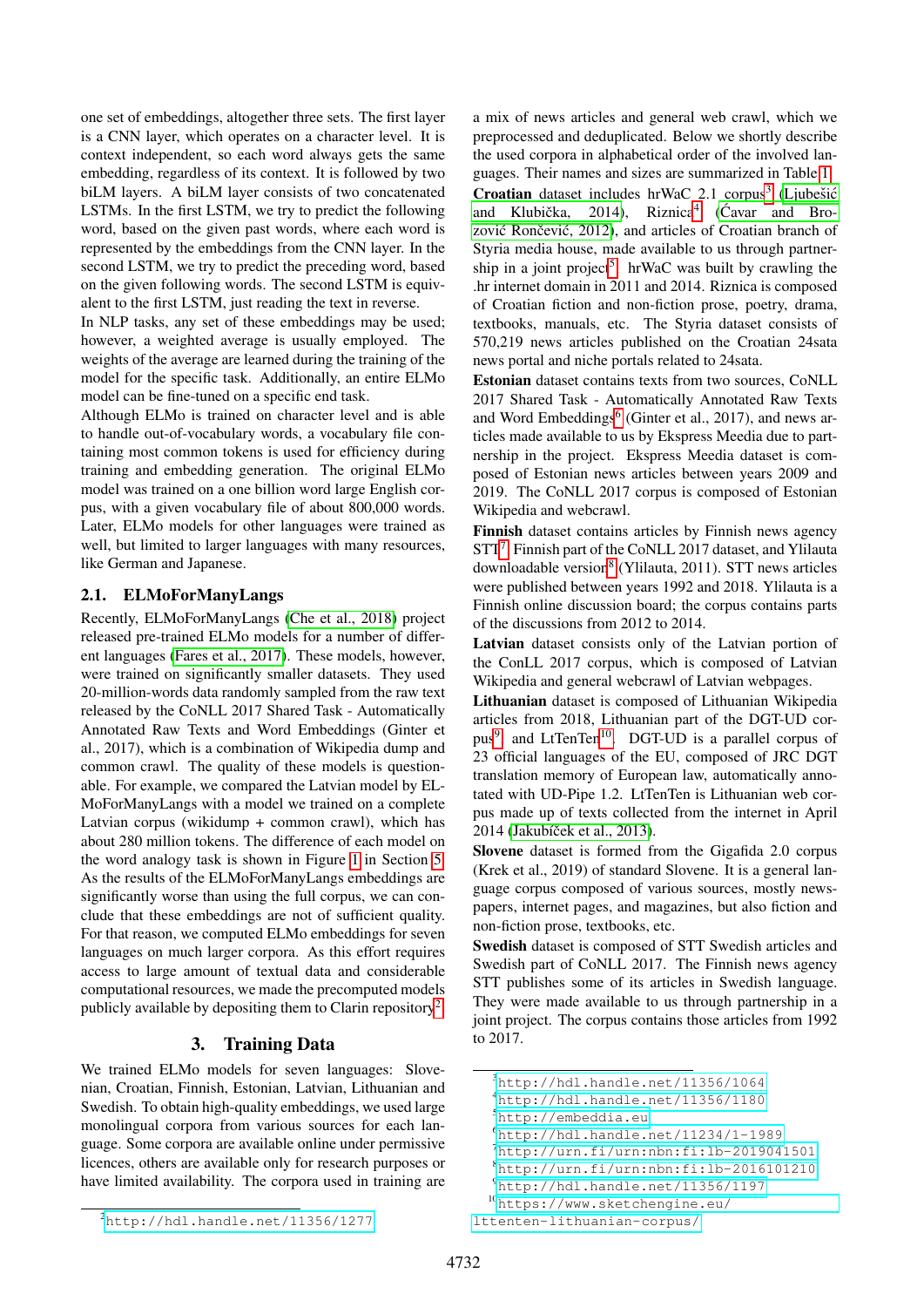| Language   | Corpora                                                 | <b>Size</b> | Vocabulary size |
|------------|---------------------------------------------------------|-------------|-----------------|
| Croatian   | hrWaC 2.1, Riznica, Styria articles                     | 1.95        | 1.4             |
| Estonian   | CoNLL 2017, Ekspress Meedia articles                    | 0.68        | 1.2             |
| Finnish    | STT articles, CoNLL 2017, Ylilauta downloadable version | 0.92        | 1.3             |
| Latvian    | <b>CoNLL 2017</b>                                       | 0.27        | 0.6             |
| Lithuanian | Wikipedia 2018, DGT-UD, LtTenTen14                      | 1.30        | 1.1             |
| Slovene    | Gigafida 2.0                                            | 1.26        | 1.4             |
| Swedish    | CoNLL 2017, STT articles                                | 1.68        | 1.2             |

<span id="page-2-1"></span>Table 1: The training corpora used. We report their size (in billions of tokens), and ELMo vocabulary size (in millions of tokens).

## 4. Preprocessing and Training

Prior to training the ELMo models, we sentence and word tokenized all the datasets. The text was formatted in such a way that each sentence was in its own line with tokens separated by white spaces. CoNLL 2017, DGT-UD and LtTenTen14 corpora were already pre-tokenized. We tok-enized the others using the NLTK library<sup>[11](#page-2-2)</sup> and its tokenizers for each of the languages. There is no tokenizer for Croatian in NLTK library, so we used Slovene tokenizer instead. After tokenization, we deduplicated the datasets for each language separately, using the Onion (ONe Instance  $ONly)$  tool<sup>[12](#page-2-3)</sup> for text deduplication. We applied the tool on paragraph level for corpora that did not have sentences shuffled and on sentence level for the rest. We considered 9-grams with duplicate content threshold of 0.9.

For each language we prepared a vocabulary file, containing roughly one million most common tokens, i.e. tokens that appear at least  $n$  times in the corpus, where  $n$  is between 15 and 25, depending on the dataset size. We included the punctuation marks among the tokens. We trained each ELMo model using the default values used to train the original English ELMo (large) model.

ELMo models were trained on machines with either two or three Nvidia GeForce GTX 1080 Ti GPUs. The training took roughly three weeks for each model. The exact time depended on the number of GPUs, size of the corpus, and other tasks running concurrently on the same machine.

#### 5. Evaluation

<span id="page-2-0"></span>We evaluated the produced ELMo models for all languages using two evaluation tasks: a word analogy task and named entity recognition (NER) task. Below, we first shortly describe each task, followed by the evaluation results.

## 5.1. Word Analogy Task

The word analogy task was popularized by [Mikolov et al.](#page-6-5) [\(2013c\)](#page-6-5). The goal is to find a term  $y$  for a given term  $x$ so that the relationship between x and  $y$  best resembles the given relationship  $a : b$ . There are two main groups of categories: 5 semantic, and 10 syntactic. To illustrate a semantic relationship in the category "capitals and countries", consider for example that the word pair  $a : b$  is given as "Finland : Helsinki". The task is to find the term  $y$ corresponding to the relationship "Sweden :  $y$ ", with the expected answer being  $y =$  Stockholm. In syntactic categories, the two words in a pair have a common stem (in some cases even same lemma), with all the pairs in a given category having the same morphological relationship. For example, in the category "comparative adjective", given the word pair "long : longer", we have an adjective in its base form and the same adjective in a comparative form. That task is to find the term  $y$  corresponding to the relationship "dark : y", with the expected answer being  $y =$  darker, that is a comparative form of the adjective dark.

In the vector space, the analogy task is transformed into search for nearest neighbours using vector arithmetic, i.e. we compute the distance between vectors: d(vec(Finland), vec(Helsinki)) and search for the word  $\psi$  which would give the closest result in distance d(vec(Sweden), vec(y)). In the analogy dataset the analogies are already pre-specified, so we are measuring how close are the given pairs. In the evaluation below we use analogy datasets by Ulčar and Robnik- $\text{Šikonja}$  (2019), which are based on the dataset by [Mikolov](#page-6-12) [et al. \(2013a\)](#page-6-12) and are available at Clarin repository (Ulčar et al., 2019).

As each instance of analogy contains only four words without any context, the contextual models (such as ELMo) do not have enough context to generate sensible embeddings. We tackled this issue with two different approaches.

#### 5.1.1. Average over Word Embeddings

In the first approach, we calculated ELMo embeddings for each token of a large corpus and then averaged the vectors of all the occurences of each word, effectively creating noncontextual word embeddings. For each language, we used language specific Wikipedia as the corpus. The positive side of this approach is that it accounts for many different occurences of each word in various contexts and thus provides sensible embeddings. The downsides are that by averaging we lose context information, and that the process is lengthy, taking several days per language. We performed this approach on three languages: Croatian, Slovenian and English. We used these non-contextual ELMo embeddings in the word analogy task in the same way as any other noncontextual embeddings.

We used the nearest neighbor metric to find the closest candidate word. If we find the correct word among the  $n$  closest words, we consider that entry as successfully identified. The proportion of correctly identified words forms a measure called accuracy  $@n$ , which we report as the result. In Table [2,](#page-3-0) we show the results for different layers of ELMo

<span id="page-2-2"></span><sup>11</sup><https://www.nltk.org/>

<span id="page-2-3"></span><sup>12</sup><http://corpus.tools/wiki/Onion>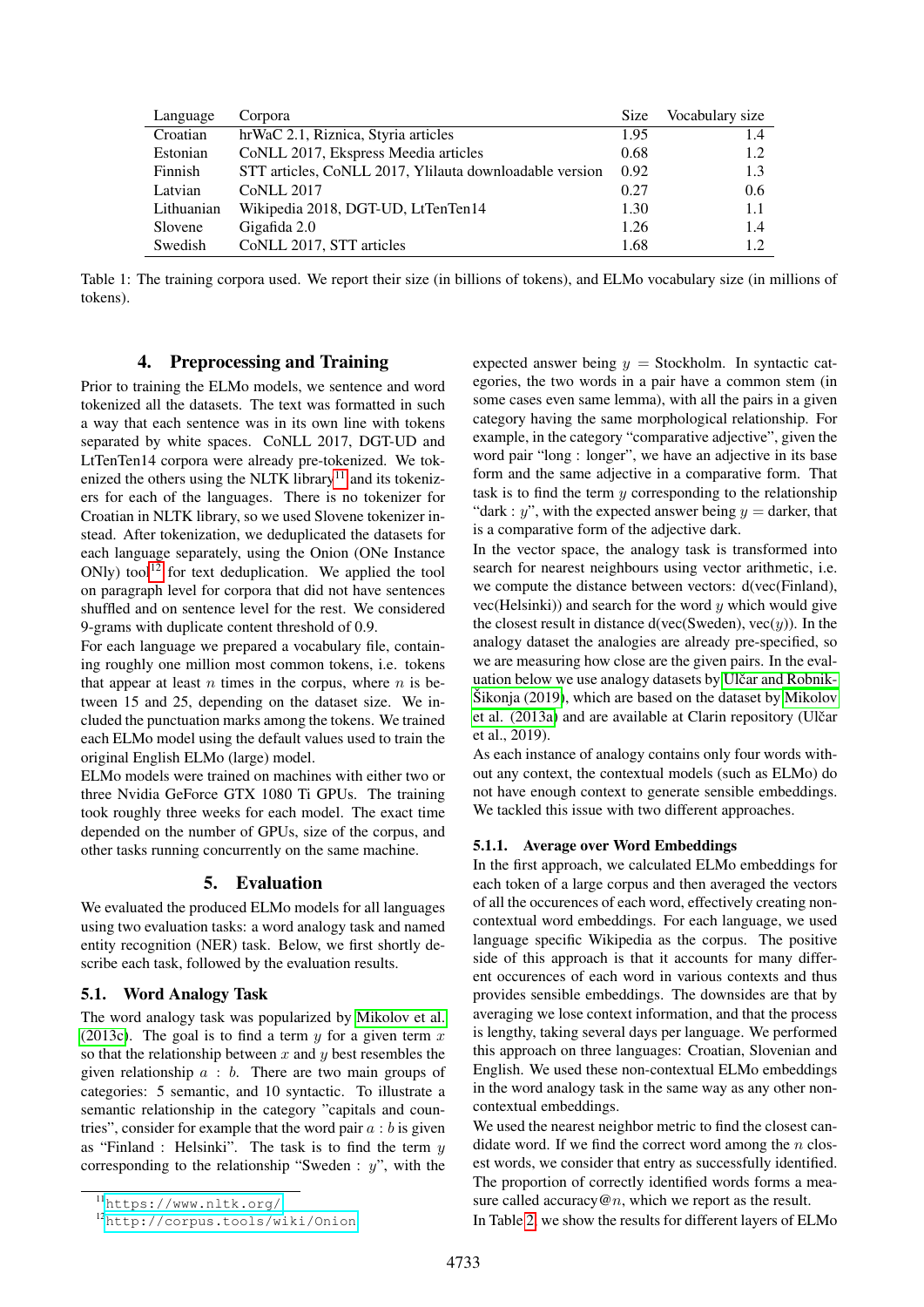models used as embeddings and their comparison with the baseline fastText embeddings. Among ELMo embeddings, the best result on syntactic categories are obtained by using the vectors after 2nd layer (LSTM1), while the best result on semantic categories are obtained using vectors after the 3rd layer of the neural model (LSTM2). Compared to fast-Text, the results vary from language to language. In English, fastText embeddings outperform ELMo in both semantic and syntactic categories. In Slovenian, ELMo embeddings outperform fastText embeddings, significantly so in syntactic categories. In Croatian, ELMo outperforms fastText on syntactic categories, but on semantic categories fastText is a bit better.

| Layer      | category  | Croatian | Slovenian | English |
|------------|-----------|----------|-----------|---------|
| <b>CNN</b> | semantic  | 0.081    | 0.059     | 0.120   |
|            | syntactic | 0.475    | 0.470     | 0.454   |
| LSTM1      | semantic  | 0.219    | 0.305     | 0.376   |
|            | syntactic | 0.663    | 0.677     | 0.595   |
| LSTM2      | semantic  | 0.214    | 0.306     | 0.404   |
|            | syntactic | 0.604    | 0.608     | 0.545   |
| fastText   | semantic  | 0.284    | 0.239     | 0.667   |
|            | syntactic | 0.486    | 0.437     | 0.626   |

<span id="page-3-0"></span>Table 2: The embeddings quality measured on the word analogy task, using accuracy@1 score, where 200,000 most common words were considered. The embeddings for each word were obtained by averaging the embeddings of each occurence in the Wikipedia. Results are shown for each layer of ELMo model separately and are averaged over all semantic (sem) and all syntactic (syn) categories, so that each category has an equal weight (i.e. results are first averaged for each category, and then these results are averaged).

## 5.1.2. Analogy in a Simple Sentence

In the second approach to analogy evaluation, we used some additional text to form simple sentences using the four analogy words, while taking care that their noun case stays the same. For example, for the words "Rome", "Italy", "Paris" and "France" (forming the analogy Rome is to Italy as Paris is to  $x$ , where the correct answer is  $x =$ France), we formed the sentence "If the word Rome" corresponds to the word Italy, then the word Paris corresponds to the word France". We generated embeddings for those four words in the constructed sentence, substituted the last word with each word in our vocabulary and generated the embeddings again. As typical for non-contextual analogy task, we measure the cosine distance  $(d)$  between the last word  $(w_4)$  and the combination of the first three words  $(w_2 - w_1 + w_3)$ . We use the CSLS metric [\(Conneau](#page-6-13) [et al., 2018\)](#page-6-13) to find the closest candidate word  $(w_4)$ .

We first compare existing Latvian ELMo embeddings from ELMoForManyLangs project with our Latvian embeddings, followed by the detailed analysis of our ELMo embeddings. We trained Latvian ELMo using only CoNLL 2017 corpora. Since this is the only language, where we trained the embedding model on exactly the same corpora as ELMoForManyLangs models, we chose it for comparison between our ELMo model with ELMoForManyLangs. In other languages, additional or other corpora were used, so a direct comparison would also reflect the quality of the corpora used for training. In Latvian, however, only the size of the training dataset is different. ELMoForMany-Langs uses only 20 million tokens and we use the whole corpus of 270 million tokens.

As Figure [1](#page-4-0) shows, the Latvian ELMo model from ELMo-ForManyLangs project performs significantly worse than our ELMo Latvian model (named EMBEDDIA) on all categories of word analogy task. We also include the comparison with our Estonian ELMo embeddings in the same figure. This comparison shows that while differences between our Latvian and Estonian embeddings can be significant for certain categories, the accuracy score of ELMo-ForManyLangs is always worse than either of our models. The comparison of Estonian and Latvian models leads us to believe that a few hundred million tokens forms a sufficiently large corpus to train ELMo models (at least for word analogy task), but 20-million token corpora used in ELMoForManyLangs are too small.

The results for all languages and all ELMo layers, averaged over semantic and syntactic categories, are shown in Table [3.](#page-4-1) The embeddings after the first LSTM layer (LSTM1) perform best in semantic categories. In syntactic categories, the non-contextual CNN layer performs the best. Syntactic categories are less context dependent and much more morphology and syntax based, so it is not surprising that the non-contextual layer performs well. The second LSTM layer embeddings perform the worst in syntactic categories, though they still outperform CNN layer embeddings in semantic categories. Latvian ELMo performs worse compared to other languages we trained, especially in semantic categories, presumably due to the smaller training data size. Surprisingly, the original English ELMo performs very poorly in syntactic categories and only outperforms Latvian in semantic categories. The low score can be partially explained by English model scoring 0.00 in one syntactic category "opposite adjective", which we have not been able to explain. The English results strongly differ from the results of the first method (Table [2\)](#page-3-0). The simple sentence used might have caused more problems in English than in other languages, but additional evaluation in various contexts and other evaluation tasks would be needed to better explain these results.

#### 5.2. Named Entity Recognition

For evaluation of ELMo models on a relevant downstream task, we used named entity recognition (NER) task. NER is an information extraction task that seeks to locate and classify named entity (NE) mentions in unstructured text into pre-defined categories such as the person names, organizations, locations, medical codes, time expressions, quantities, monetary values, percentages, etc. To allow comparison of results between languages, we used an adapted version of this task, which uses a reduced set of labels, available in NER datasets for all processed languages. The labels in the used NER datasets are simplified to a common label set of three labels (person - PER, location - LOC, organization - ORG). Each word in the NER dataset is la-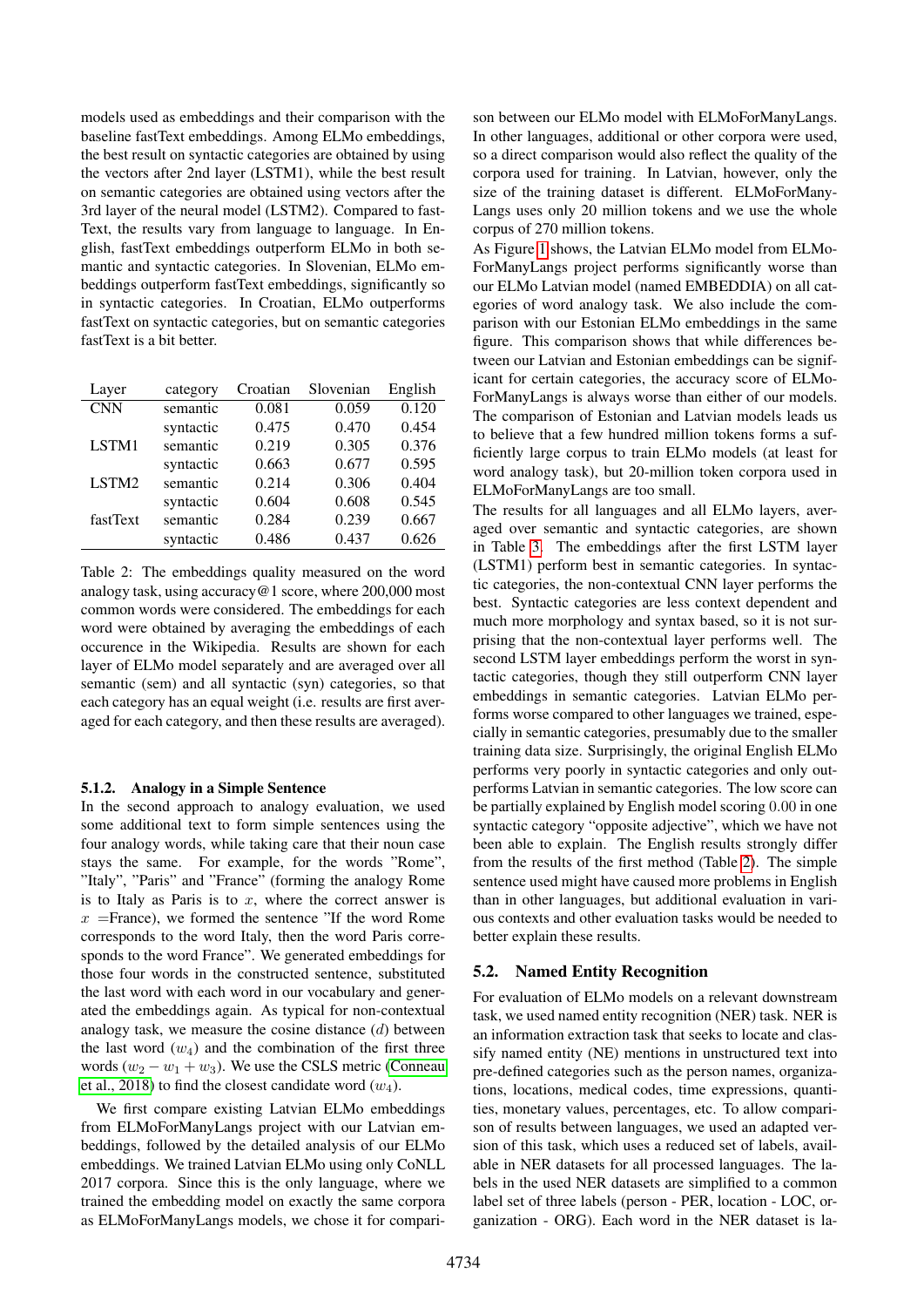

<span id="page-4-0"></span>Figure 1: Comparison of Latvian ELMo model by ELMoForManyLangs (blue, Latvian-EFML), Latvian ELMo model trained by us (yellow, Latvian-Embeddia), and Estonian ELMo model trained by us (black, Estonian-Embeddia). The performance is measured as accuracy@5 on word analogy task, where categories 1 to 5 are semantic, and categories 6 to 15 are syntactic. The embeddings use weights of the first biLM layer LSTM1 (i.e. the second layer overall).

| Layer    | <b>CNN</b> |      | LSTM1 |      | LSTM2 |      |
|----------|------------|------|-------|------|-------|------|
| Category | sem        | syn  | sem   | syn  | sem   | syn  |
| hr       | 0.13       | 0.79 | 0.24  | 0.75 | 0.20  | 0.54 |
| et       | 0.10       | 0.85 | 0.25  | 0.81 | 0.18  | 0.63 |
| fi       | 0.13       | 0.83 | 0.33  | 0.74 | 0.25  | 0.54 |
| lv       | 0.08       | 0.74 | 0.16  | 0.65 | 0.13  | 0.43 |
| 1t       | 0.08       | 0.86 | 0.29  | 0.86 | 0.21  | 0.62 |
| sl       | 0.14       | 0.79 | 0.41  | 0.79 | 0.33  | 0.57 |
| SV       | 0.21       | 0.80 | 0.25  | 0.60 | 0.22  | 0.34 |
| en       | 0.18       | 0.22 | 0.21  | 0.22 | 0.21  | 0.21 |

<span id="page-4-1"></span>Table 3: The embeddings quality measured on the word analogy task, using accuracy@5 score. Each language is represented with its 2-letter ISO code (first column). Results are shown for each layer separately and are averaged over all semantic (sem) and all syntactic (syn) categories, so that each category has an equal weight (i.e. results are first averaged for each category, and these results are then averaged).

beled with one of the three mentioned labels or a label 'O' (Other, i.e. not a named entity) if it does not fit any of the other three labels. The number of words having each label is shown in Table [4.](#page-4-2)

To measure the performance of ELMo embeddings on the NER task we proceeded as follows. We split the NER datasets into training (90% of sentences) and testing (10% of sentences) set. We embedded text sentence by sentence,

| PER<br>Language   | LOC   | ORG   | density | N      |
|-------------------|-------|-------|---------|--------|
| Croatian<br>10241 | 7445  | 11216 | 0.057   | 506457 |
| Estonian<br>8490  | 6326  | 6149  | 0.096   | 217272 |
| Finnish<br>3402   | 2173  | 11258 | 0.087   | 193742 |
| Latvian<br>5615   | 2643  | 3341  | 0.085   | 137040 |
| Lithuanian 2101   | 2757  | 2126  | 0.076   | 91983  |
| Slovenian<br>4478 | 2460  | 2667  | 0.049   | 194667 |
| Swedish<br>3976   | 1797  | 1519  | 0.047   | 155332 |
| English<br>17050  | 12316 | 14613 | 0.146   | 301418 |

<span id="page-4-2"></span>Table 4: The number of tokens labeled with each label (PER, LOC, ORG), the density of these labels (their sum divided by the number of all tokens) and the number of all tokens (N) for datasets in all languages.

producing three vectors (one from each ELMo layer) for each token in a sentence. For prediction of NEs, we trained a neural network model, where we used three input layers (one embedding vector for each input). We then averaged the input layers, such that the model learned the averaging weights during the training. Next, we added two BiLSTM layers with 2048 LSTM cells each, followed by a time distributed softmax layer with 4 neurons.

We used ADAM optimiser [\(Kingma and Ba, 2014\)](#page-6-14) with the learning rate  $10^{-4}$  and  $10^{-5}$  learning rate decay. We used categorical cross-entropy as a loss function and trained each model for 10 epochs (except Slovenian with EFML embeddings, where we trained for 5 epochs, since it gives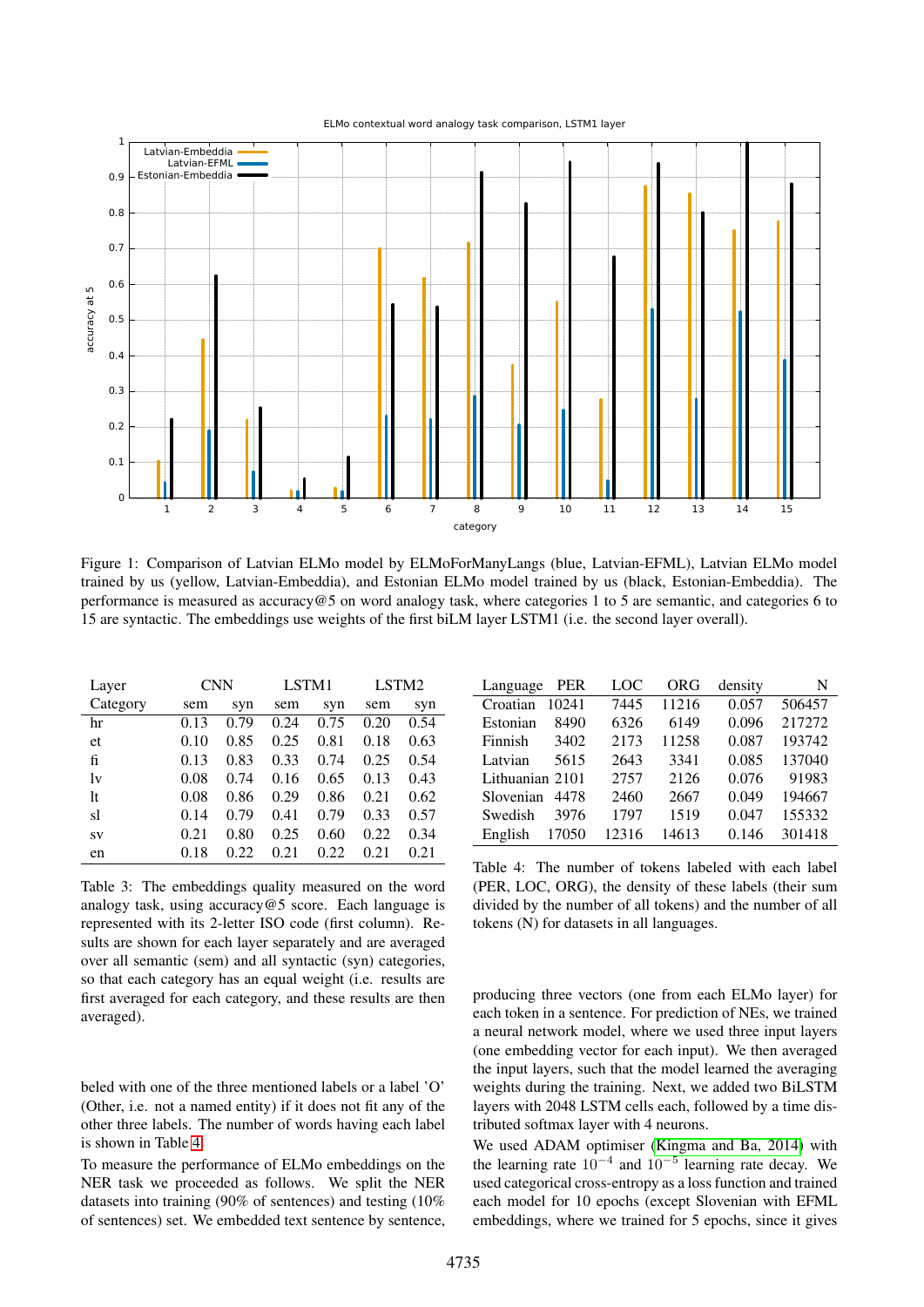

<span id="page-5-3"></span>Figure 2: Comparison between fastText and EMBEDDIA ELMo embeddings on NER task. We show the relative difference (error) between the  $F_1$  scores, in relation to the label density (left) and dataset size (right).

a much better score  $(0.82F_1 \text{ vs. } 0.68F_1)$ ). We present the results using the Macro  $F_1$  score, that is the average of  $F_1$ scores for each of the three NE classes (the class Other is excluded) in Table [5.](#page-5-1)

Since the differences between the tested languages depend more on the properties of the NER datasets than on the quality of embeddings, we can not directly compare ELMo models. For this reason, we take the non-contextual fast-Text embeddings $13$  as a baseline and predict NEs using them. The architecture of the model using fastText embeddings is the same as the one using ELMo embeddings, except that we have one input layer, which receives 300 dimensional fastText embedding vectors. We also compared performance with ELMoForManyLangs (EFML) embeddings, using the same architecture as with our ELMo embeddings. In all cases (ELMo, EFML and fastText), we trained and evaluated prediction models five times and averaged the results due to randomness in initialization of neural network models. There is no Lithuanian EFML model, so we could not compare the two ELMo models on that language.

Both ELMo embeddings (EFML and our EMBEDDIA) show significant improvement in performance on NER task over fastText embeddings on all languages, except English (Table [5\)](#page-5-1). In English, there is still improvement, but a smaller one, in part due to already high performance using fastText embeddings.

The difference between our ELMo embeddings and EFML embeddings is smaller on the NER task than on the word analogy task. On Latvian dataset, the performance is equal, while we have observed a significant difference on the word analogy task (Figure [1\)](#page-4-0). Our ELMo embedding models, however, show larger improvement over EFML on NER tasks in some other languages, like Croatian.

We compared the difference in performance of EMBED-DIA ELMo embeddings and fastText embeddings as a function of dataset size and label density (Figure [2\)](#page-5-3). Barring one outlier, there is a slight negative correlation with regard to the dataset size, but no correlation with label density. We compared the EFML and EMBEDDIA ELMo embeddings in the same manner (Figure [3\)](#page-6-15), with no apparent correlation.

| Language   | fastText | <b>EFML</b> | <b>EMBEDDIA</b> |
|------------|----------|-------------|-----------------|
| Croatian   | 0.62     | 0.73        | 0.82            |
| Estonian   | 0.79     | 0.89        | 0.91            |
| Finnish    | 0.76     | 0.88        | 0.92            |
| Latvian    | 0.62     | 0.83        | 0.83            |
| Lithuanian | 0.44     | N/A         | 0.74            |
| Slovenian  | 0.63     | 0.82        | 0.85            |
| Swedish    | 0.75     | 0.85        | 0.88            |
| English    | 0.89     | 0.90        | 0.92            |

<span id="page-5-1"></span>Table 5: The results of NER evaluation task. The scores are macro average  $F_1$  scores of the three named entity classes, excluding score for class "Other". The columns show fastText, ELMoForManyLangs (EFML), and EMBEDDIA ELMo embeddings.

# 6. Conclusion

We prepared high quality precomputed ELMo contextual embeddings for seven languages: Croatian, Estonian, Finnish, Latvian, Lithuanian, Slovenian, and Swedish. We present the necessary background on embeddings and contextual embeddings, the details of training the embedding models, and their evaluation. We show that the size of used training sets importantly affects the quality of produced embeddings, and therefore the existing publicly available ELMo embeddings for the processed languages can be improved for some downstream tasks. We trained new ELMo embeddings on larger training sets and analysed their properties on the analogy task and on the NER task. The results show that the newly produced contextual embeddings produce substantially better results compared to the noncontextual fastText baseline. In comparison with the existing ELMoForManyLangs embeddings, our new EMBED-DIA ELMo embeddings show a big improvement on the analogy task, and a significant improvement on the NER task.

For a more thorough analysis of our ELMo embeddings, more downstream tasks shall be considered. Unfortunately, no such task currently exist for the majority of the seven processed languages.

As future work, we will use the produced contextual embeddings on the problems of news media industry. We plan

<span id="page-5-2"></span><span id="page-5-0"></span><sup>13</sup><https://fasttext.cc/>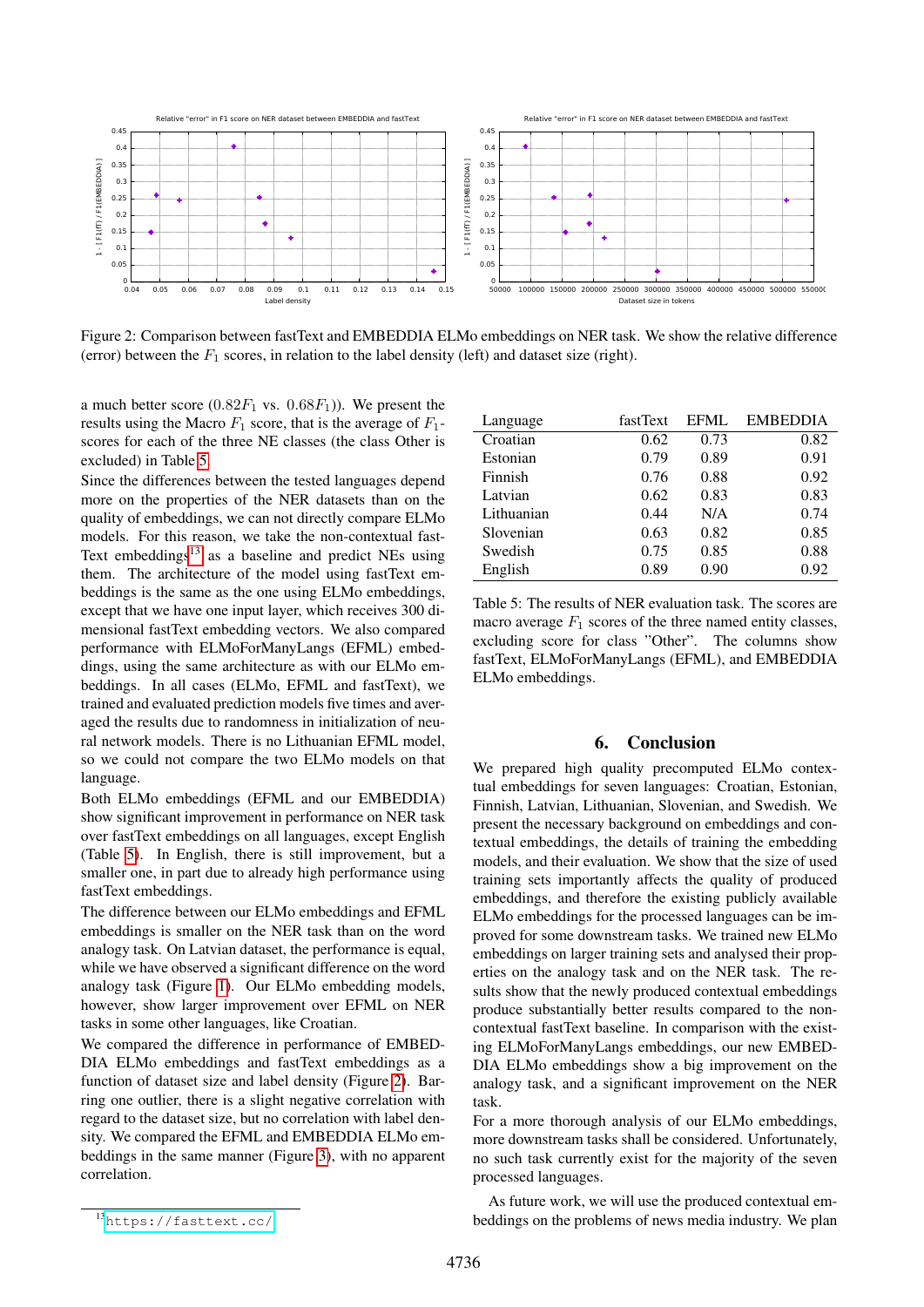

<span id="page-6-15"></span>Figure 3: Comparison between EFML and EMBEDDIA ELMo embeddings on NER task. We show the relative difference (error) between the  $F_1$  scores, in relation to the label density (left) and dataset size (right).

to build and evaluate more complex models, such as BERT [\(Devlin et al., 2019\)](#page-6-4). The pretrained EMBEDDIA ELMo models are publicly available on the CLARIN repository $^{14}$  $^{14}$  $^{14}$ .

## 7. Acknowledgments

The work was partially supported by the Slovenian Research Agency (ARRS) through core research programme P6-0411 and research project J6-8256 (New grammar of contemporary standard Slovene: sources and methods). This paper is supported by European Union's Horizon 2020 research and innovation programme under grant agreement No 825153, project EMBEDDIA (Cross-Lingual Embeddings for Less-Represented Languages in European News Media). The results of this publication reflects only the authors' view and the EU Commission is not responsible for any use that may be made of the information it contains.

#### 8. Bibliographical References

- <span id="page-6-2"></span>Bojanowski, P., Grave, E., Joulin, A., and Mikolov, T. (2017). Enriching word vectors with subword information. *Transactions of the Association for Computational Linguistics*, 5:135–146.
- <span id="page-6-9"></span>Ćavar, D. and Brozović Rončević, D. (2012). Riznica: The Croatian Language Corpus. *Prace filologiczne*, 63:51– 65.
- <span id="page-6-6"></span>Che, W., Liu, Y., Wang, Y., Zheng, B., and Liu, T. (2018). Towards better UD parsing: Deep contextualized word embeddings, ensemble, and treebank concatenation. In *Proceedings of the CoNLL 2018 Shared Task: Multilingual Parsing from Raw Text to Universal Dependencies*, pages 55–64, Brussels, Belgium, October. Association for Computational Linguistics.
- <span id="page-6-13"></span>Conneau, A., Lample, G., Ranzato, M., Denoyer, L., and Jégou, H. (2018). Word translation without parallel data. In *Proceedings of International Conference on Learning Representation (ICLR)*.
- <span id="page-6-4"></span>Devlin, J., Chang, M.-W., Lee, K., and Toutanova, K. (2019). BERT: Pre-training of deep bidirectional transformers for language understanding. In *Proceedings of the 2019 Conference of the North American Chapter of the Association for Computational Linguistics: Human Language Technologies, Volume 1 (Long and Short Papers)*, pages 4171–4186.
- <span id="page-6-7"></span>Fares, M., Kutuzov, A., Oepen, S., and Velldal, E. (2017). Word vectors, reuse, and replicability: Towards a community repository of large-text resources. In *Proceedings of the 21st Nordic Conference on Computational Linguistics*, pages 271–276, Gothenburg, Sweden, May. Association for Computational Linguistics.
- <span id="page-6-10"></span>Jakubíček, M., Kilgarriff, A., Kovář, V., Rychlý, P., and Suchomel, V. (2013). The TenTen corpus family. *7th International Corpus Linguistics Conference CL 2013*, 07.
- <span id="page-6-14"></span>Kingma, D. P. and Ba, J. (2014). Adam: A Method for Stochastic Optimization. In *Proceedings of the 3rd International Conference on Learning Representations (ICLR)*.
- <span id="page-6-8"></span>Ljubešić, N. and Klubička, F. (2014). bs,hr,srWaC web corpora of Bosnian, Croatian and Serbian. In *Proceedings of the 9th Web as Corpus Workshop (WaC-9)*, pages 29–35, Gothenburg, Sweden, April. Association for Computational Linguistics.
- <span id="page-6-12"></span>Mikolov, T., Chen, K., Corrado, G., and Dean, J. (2013a). Efficient estimation of word representations in vector space. *arXiv preprint 1301.3781*.
- <span id="page-6-0"></span>Mikolov, T., Le, Q. V., and Sutskever, I. (2013b). Exploiting similarities among languages for machine translation. *arXiv preprint 1309.4168*.
- <span id="page-6-5"></span>Mikolov, T., Sutskever, I., Chen, K., Corrado, G. S., and Dean, J. (2013c). Distributed representations of words and phrases and their compositionality. In *Advances in neural information processing systems*, pages 3111– 3119.
- <span id="page-6-1"></span>Pennington, J., Socher, R., and Manning, C. (2014). GloVe: Global vectors for word representation. In *Proceedings of the 2014 conference on empirical methods in natural language processing (EMNLP)*, pages 1532– 1543.
- <span id="page-6-3"></span>Peters, M. E., Neumann, M., Iyyer, M., Gardner, M., Clark, C., Lee, K., and Zettlemoyer, L. (2018). Deep contextualized word representations. *arXiv preprint arXiv:1802.05365*.
- <span id="page-6-11"></span>Ulčar, M. and Robnik-Šikonja, M. (2019). Multilingual Culture-Independent Word Analogy Datasets. *arXiv preprint 1911.10038*.

<span id="page-6-16"></span><sup>14</sup><http://hdl.handle.net/11356/1277>